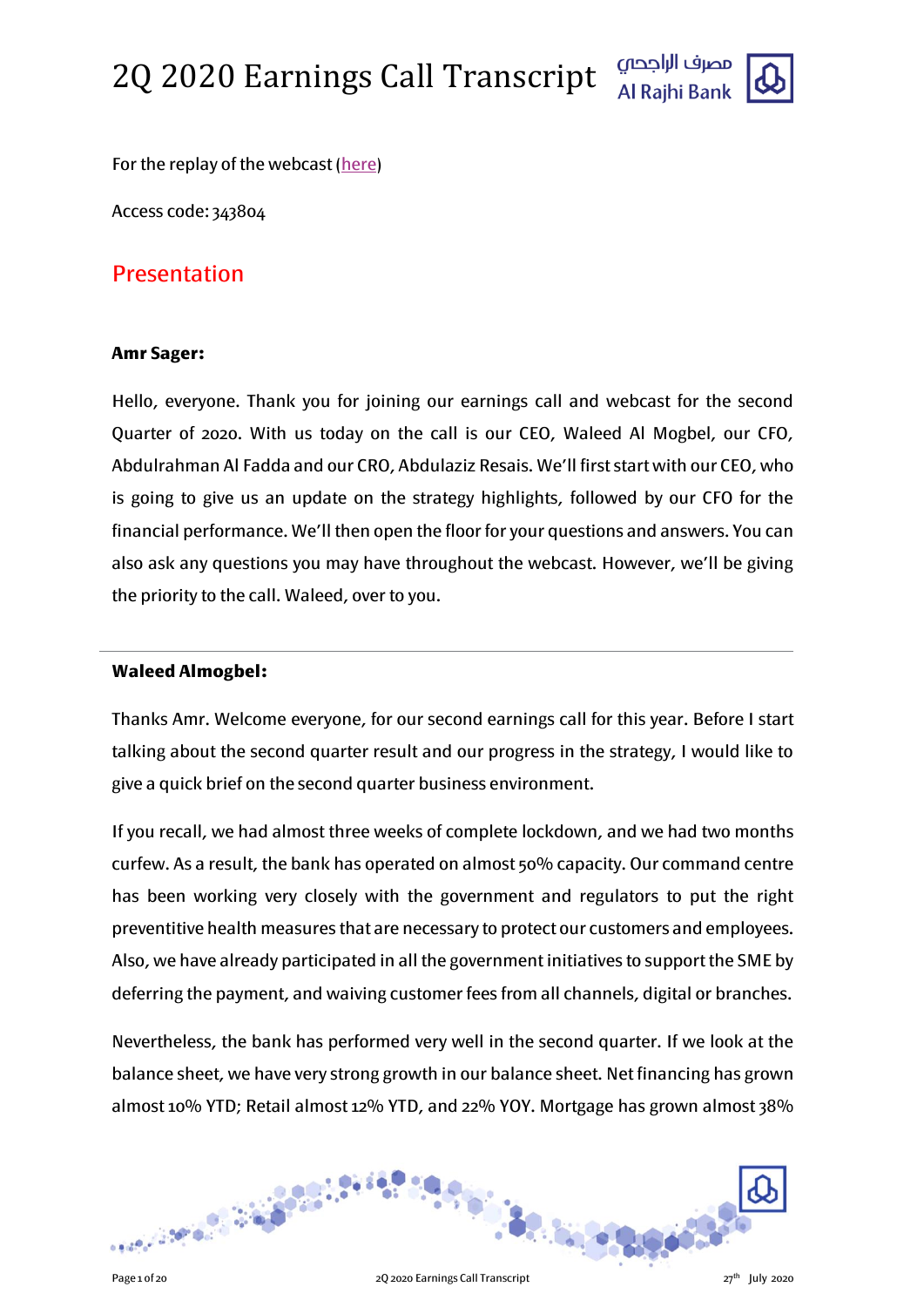

YTD. Current account, has been growing at almost 10%. 96% of our liability is current account as of the end of June 2020.

When we talk about assets quality, our risk policy resulted in a very stable cost of risk. Now we are at 85 basis points, and NPL is at almost 1%. As you may know, Al Rajhi Bank applies very conservative policy when it comes to the provision. We have increased our gross provision by almost 40% year to date.

We have a very strong recovery and collection team as our recovery has increased 30% year on year. Consequently , our coverage ratio stands at 253%. On the Income Statement side, we have demonstrated very good performance year to date achieving SAR 2.7 billion in the second quarter compared to SAR 2.6 billion in the first quarter of 2020. That gave us SAR 5.4 billion before the zakat, which is 5.4% lower than last year's year to date figure.

The impact on NPMs has resulted from three main factors. The first one is the rate environment that currently we are facing. Second is the payment deferral that has been done in first and second quarters as a part of our participation with the government initiatives, to the benfit of the Ministry of Health employees or SME and corporate clients. Also, waiving the fees from our channels, as I mentioned, for digital and branches. As you may know, we are amortising our loan processing fees in yield lines.

If we move to the next slide, which is about our strategy update, we continue to focus on accelerating our growth. And as you know, mortgage is one of our focus areas. We have grown 83% year on year. That represents now almost 36% of our retail book and 28% from the whole financing book.

Also, we continue to focus on developing our employees. Although we have the COVID-19 and the lockdown, we rely more on our investment in digital. We have provided more than 25,000 training days to our employees, and that's between compulsory training or soft skills modules. Our engagement index for our employees now reached 66%. On the customer side, we have launched ten new products, and these new products are mainly for retail and SME.

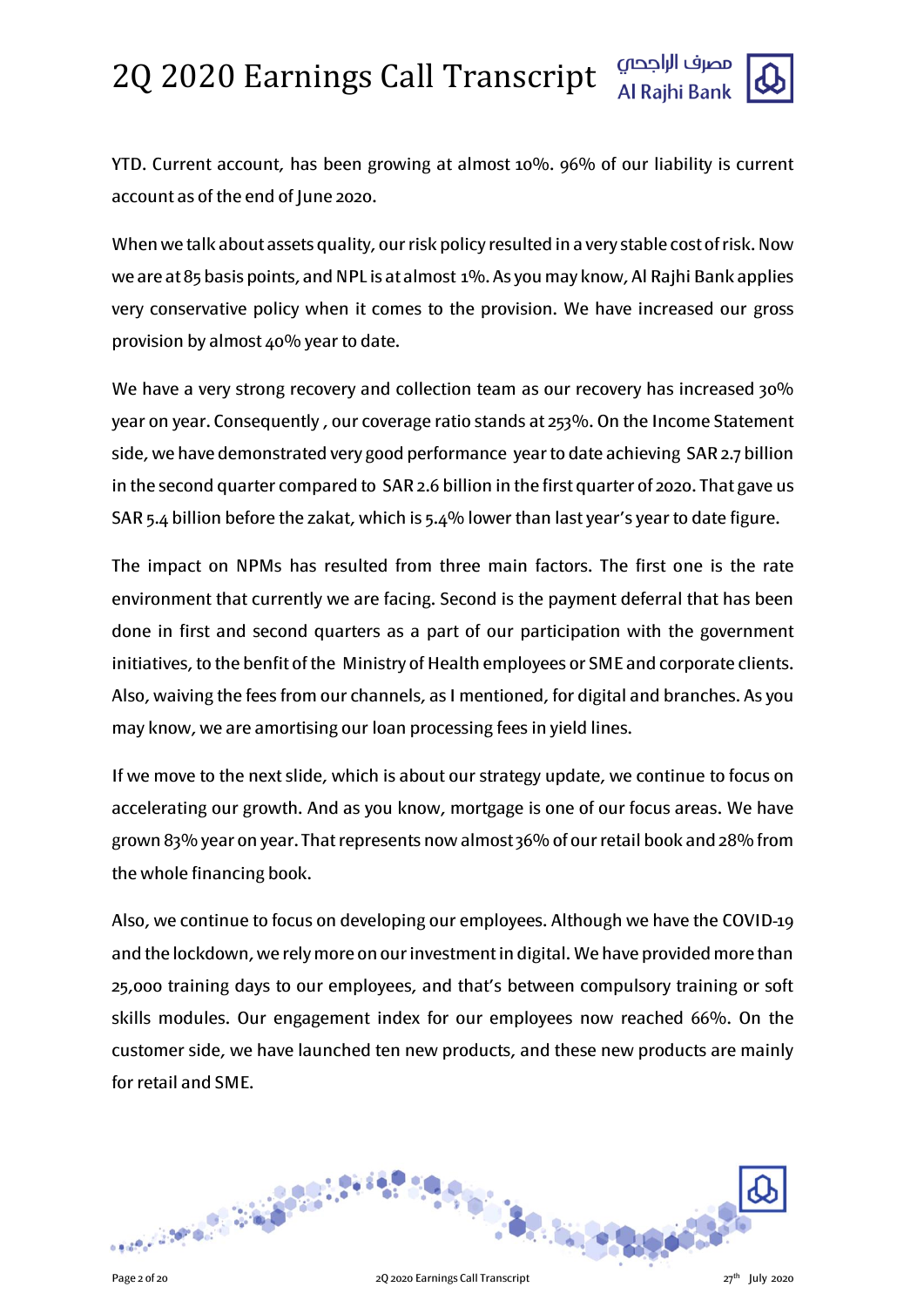

Our NPS remains very high, especially in digital. We continue leading the market in digital channels. Now we have 6.5 million active customers in our digital channels, and that represents 65% penetration to offer all active customers in the bank. Our digital to manual ratio has increased now and reached 80 to 20 digital to manual. For operational excellence, we're still focusing on automation and relying on robotics for our back office. We have moved completely last quarter to our Tier 4 data centre.

Now we have the average of the transaction. It's reached 240 million, compared to 228 million in December. Now I will pass to our CFO, Abdulrahman, and he will give you more details on our financial preformance for the second quarter.

#### **Abdulrahman Alfadda**

Good morning, good afternoon, good evening, ladies and gentlemen. Thank you for attending our Q2 earnings call, and I would like to start by wishing you all good health during the current crisis. As usual, I will go over the financial performance slides very quickly so that you can have a more time in the Q&A session. So, starting on the macro level, although the IMF produced a forecast on the GDP to contract by close to 6.8%, the way that we see it is, we see the oil prices have improved. Given the improved fundamental, we are upgrading our oil price forecast for 2020 to be around \$40.5 and close to \$50 in 2021.

We believe, that the deficit to contract to be close to around SAR 200 billion. I would also like to highlight that the overall foreign reserve for the Government of Saudi Arabia is close to around SAR 1.6 trillion. Also, our forecast on the inflation side, to go higher to around 2.2%. it is on the back of the VAT increase that has been implemented, 1st of July onwards. Also, our forecast for SAIBOR, average for this year, to be around 1.1%, to be going lower for next year to be around 70 basis points.

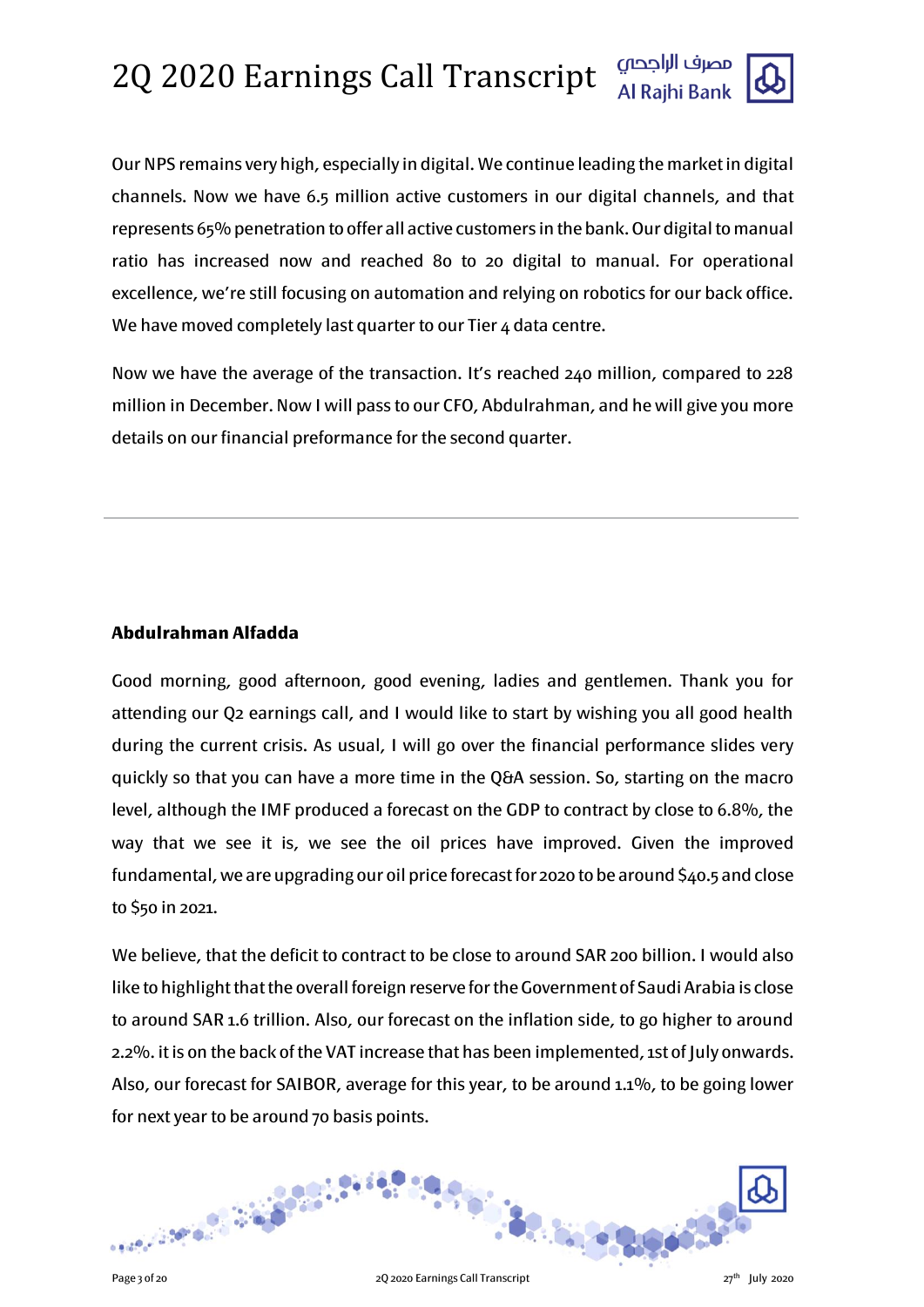Now, moving on to the next slide, we've been getting a lot of questions about the VAT impact on the customer spending and the purchasing power. As you see on the right top line chart, we have seen the combined point of sales and ATM has contracted for the first five months in 2020, compared to the first five months in 2019 by close to 12.5%. Nevertheless, we've seen an improvement in the point of sales and the ATM in June and July.

Saudi consumption, I think is very high compared to the region. For example in 2019, around 63%, compared to the regional market. Household debt percentage of GDP remains at around 12%, which is low, compared to some of the regional markets, and also if you compare it to the average emerging markets. I would also like to highlight that in 2019 close to around 65% of the spending is discretionary, as per the SAMA's data, versus 35% on the essential.

Moving on, this is the slide that we presented in our Q1 earnings call. Basically, the total stimulus package is close to around SAR 350 billion, almost 13% of GDP. If you see, the highlighted in blue are basically the ones that have been introduced in Q2.

Basically, I will not go over it in details, but if I can break it down into five main items, Payment Deferral Programme, which I think, everybody know about it. Second, combination between fee waivers and delaying some of the payments. Third is, subsidising the private sector for either salaries, utilities or municipalities payment. Accelerating the private sector payment, and finally, increasing debt to GDP celling to 50% from 30% in 2020.

Now, if I can move onto the financial results, I will start with the balance sheet. Our balance sheet has increased 9% year to date, mainly driven by the increase that we've seen on the financing and the investment. Net financing has increased by close to around 10%, close to around SAR 25 billion year to date. Mainly strong performance in the retail and specifically on the mortgage side. Having said that, while we are growing our asset side, we've seen, also, a decent growth in our total customer deposit.

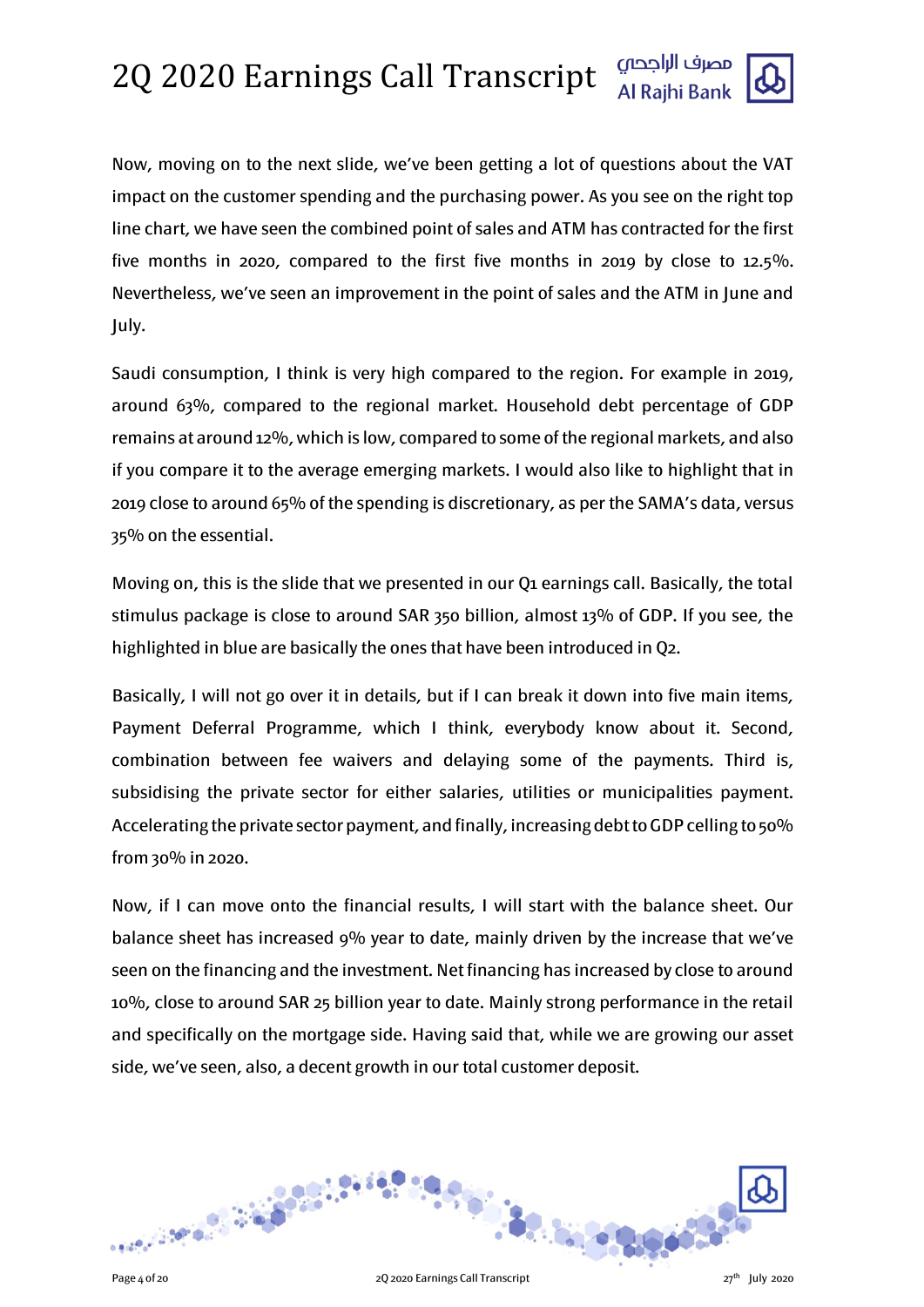Our total customer deposits have increased year to date by close to 7.1%, which is close to around SAR 22 billion. Moving on, these are basically the drivers of the asset growth, basically, SAR 25 billion, as we highlighted on the increase on the financing, and also around SAR 6 billion on the investment. On the liquidity side, we've also grown our current account by SAR 29 billion year to date, and we've managed to shed off some of the time deposit, or the Direct investments, that we have in our book.

In terms of the drivers of the financing growth, as I've highlighted, close to around SAR 25 billion, mainly driven by the growth on the mortgage side. As Waleed mentioned, our mortgage growth is 83% year on year. we grow also our mortgage 38% year to date. Our mortgage represents 36% of our retail book and close to around 28% of the financing book. So, the key message we'd like to highlight over here in this slide is, we keep leveraging our retail franchise by growing our retail financing and current account. Secondly, the retail financing represents 76% of the financing book.

Moving on, on the net income side, operating income went higher by 2.9%, mainly driven by almost 1% increase on the yield income and close to around 13% on the non-yield income, mainly driven by the fees from the banking services and to the other income, which is, basically, our dividends income and some other small items over there.

Our operating expense has increased by close to 6.8% year on year. Impairment charge, as Waleed mentioned, our net charge has gone higher by 48%. That will lead to close to around 5.4% decline in net income before Zakat year on year, and after Zakat, is close to 5.6%.

Moving on to the next slide, basically, you can see the driver of our operating income growth. We have a small increase into the net yield income. As Waleed mentioned, it's basically, the drop is related to the rate environment, the payment referral and some of the fee waiver that has been introduced. And if you can see, our NPM stands at around 4.8%.

In the right bottom side of the chart, you see the NPM drivers. Basically, we had a drop of 16 basis points due to the modification loss that we have done over the last couple of

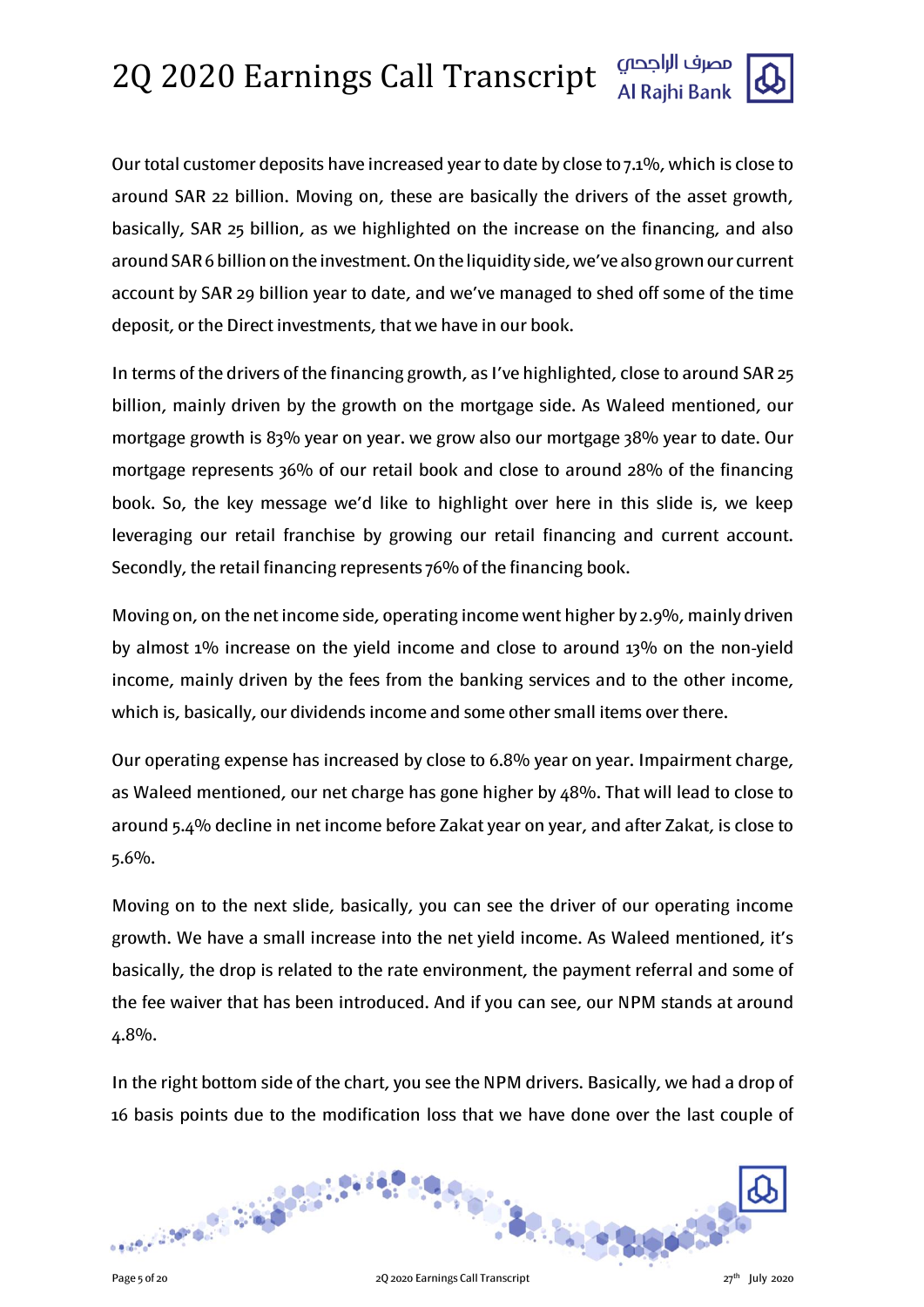

quarters. The fee waiver impact is around six basis points. SAIBOR impact is 42 basis points in our NPM. If you recall, the average SAIBOR for the first six months in 2019 was 288 bps. In 2020, it's around 151 bps, so the drop is close to 137 basis points year on year. And finally, the management action we had an increase of 24 basis points due to the change in mix and focus mainly on the retail side.

Moving on to the next slide, which is our operating expense, our cost to income ratio is at 33.3%, and you can see that our operating expense has increased by close to around 6.8%, mainly driven by the depreciation and a small increase on the salaries and other G&A expenses. Basically, the reason is mainly on the higher IT-related costs, to improve the resilience and the infrastructure spending that we've been doing into the digital and IT side.

On the asset quality, our net charge for first six months is around SAR 1.15 billion. Our cost of risk at 85 basis points, contracted, compared to first quarter of 105 basis points. Our NPL ratio stands at 1.02%. NPL coverage stands at around 253%, so maybe we would like to highlight a couple of items over here. Our core portfolio is retail, given that 76% of the financing book is retail and salary assigned, so the core portfolio, in our opinion, is a bit of low risk at the time being.

While we're focusing and monitoring our exposure and stage migration, a significant effort has been done in Q2 on the recovery side where we have improved our recovery, as Waleed mentioned, by close to 27% year on year.

On the second slide, stage one exposure represents 96% of the entire financing portfolio. We have taken close to around SAR 1.7 billion of gross charge. Including of that, close to around SAR 423 million of Covid-19 overlay. And if you recall, in Q1, it was around SAR 313 million, so we toped it up in Q2.

In addition, we have revised ECL models, taking into consideration the current scenarios, basically, our ECL charge has increased by close to around SAR 316 million. However, that has been consumed through the overlay that has been built up over the last few years. Our

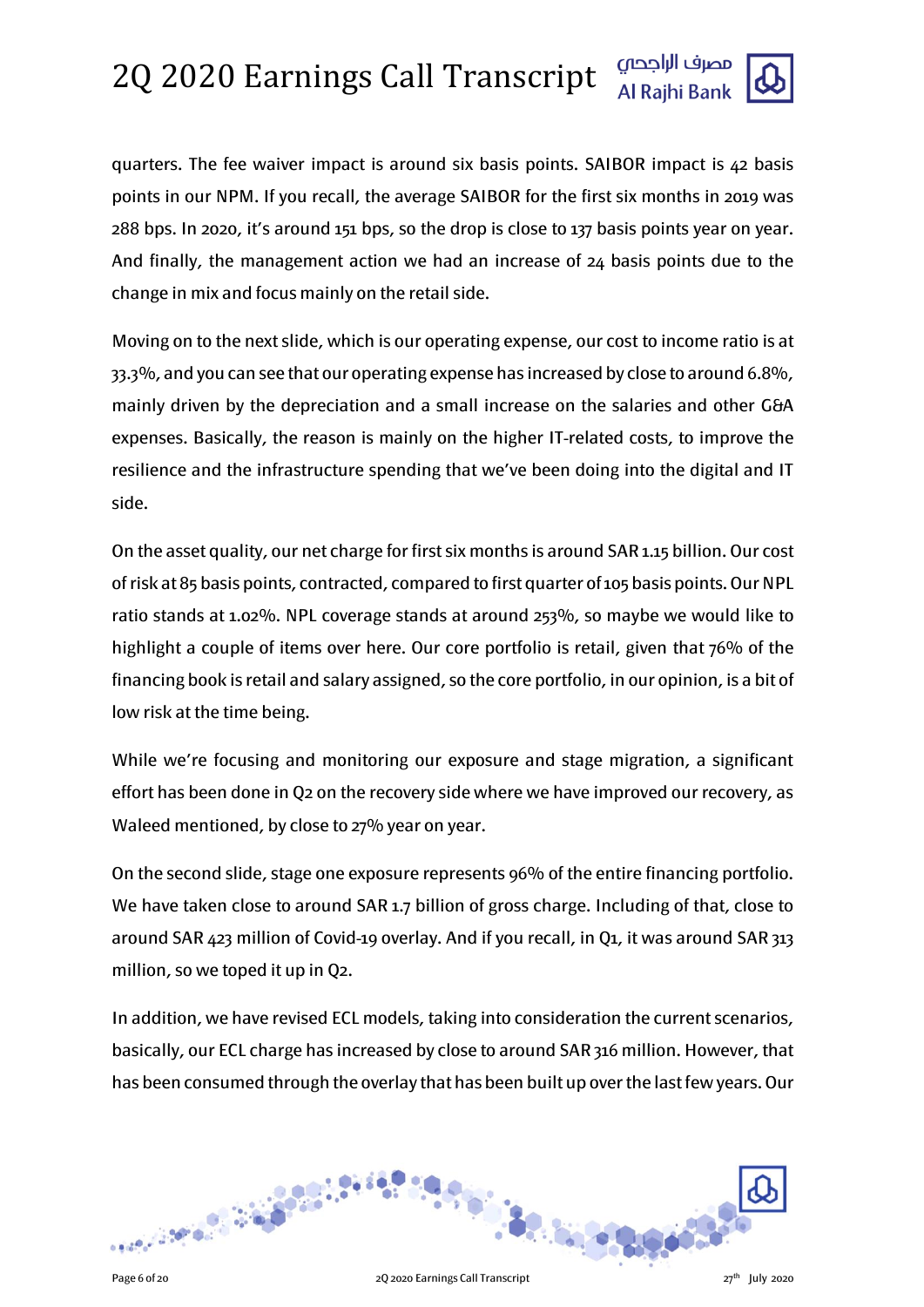

overall stage coverage is very healthy, given that stage one is up almost 1%, stage two around 29%, and stage three is around 80.6%.

On the liquidity side, our loan to deposit ratios stand at 78.8%. LCR 164%, and NSFR 127%. So, from our perspective, liquidity is comfortable, and we've seen an improved liquidity situation in the market over the last couple of months.

On the capital side, our RWA has increased by close to 6.2%, mainly driven by the increase on the credit RWA. Our capital stands at around SAR 51.9 billion. Total capital is close to around SAR 55 billion, increased 1.7% year to date. Tier 1 capital stands at 18%, and if you can see that on the left-hand bottom side of the chart, close to 50 basis points of internal capital generated during the first six months.

On the return matrix, our earnings per share stand at 97 Halala in Q2. Our return on equity is close to around 18.8%. ROA at around 2.5%, well ahead in terms of industry standard.

Next slide, if you recall, that we have presented in our Q1 call, which basically highlights what is our take on the situation; whether, be it on the rate environment, on the Covid-19 situation and the oil prices impact, where we have not changed anything in the slide, apart from putting the delivery side. We've grown our portfolio by 10.1% on the financing. On the asset quality, our cost of risks stand at 85 basis points. NPL stands at 102 bps. On the liquidity side, LDR is 78.8%, LCR at 164%. Finally, on the profitability, our net income after the Zakat has contracted by 5.6% year on year.

On the next slide from my perspective, on the guidance for 2020, we are upgrading our guidance for the financing to be low-teens digit growth, and our assumption on that is, we will continue to focus on our retail financing. Especially, we see a lot of opportunity on the retail financing, on the mortgage side, on the personal finance and auto. On the NPM, we have downgraded our guidance by 10 basis points from Q1, mainly reflecting on the revised mortgage pricing, which we have contracted in June after the REDF announcement on the mortgage pricing.

The rest of our guidance is still intact. Cost to income ratio is below 33%. Cost of risk is between 80 and 100 basis points, and finally, on the capital side, is a CET1 ratio between

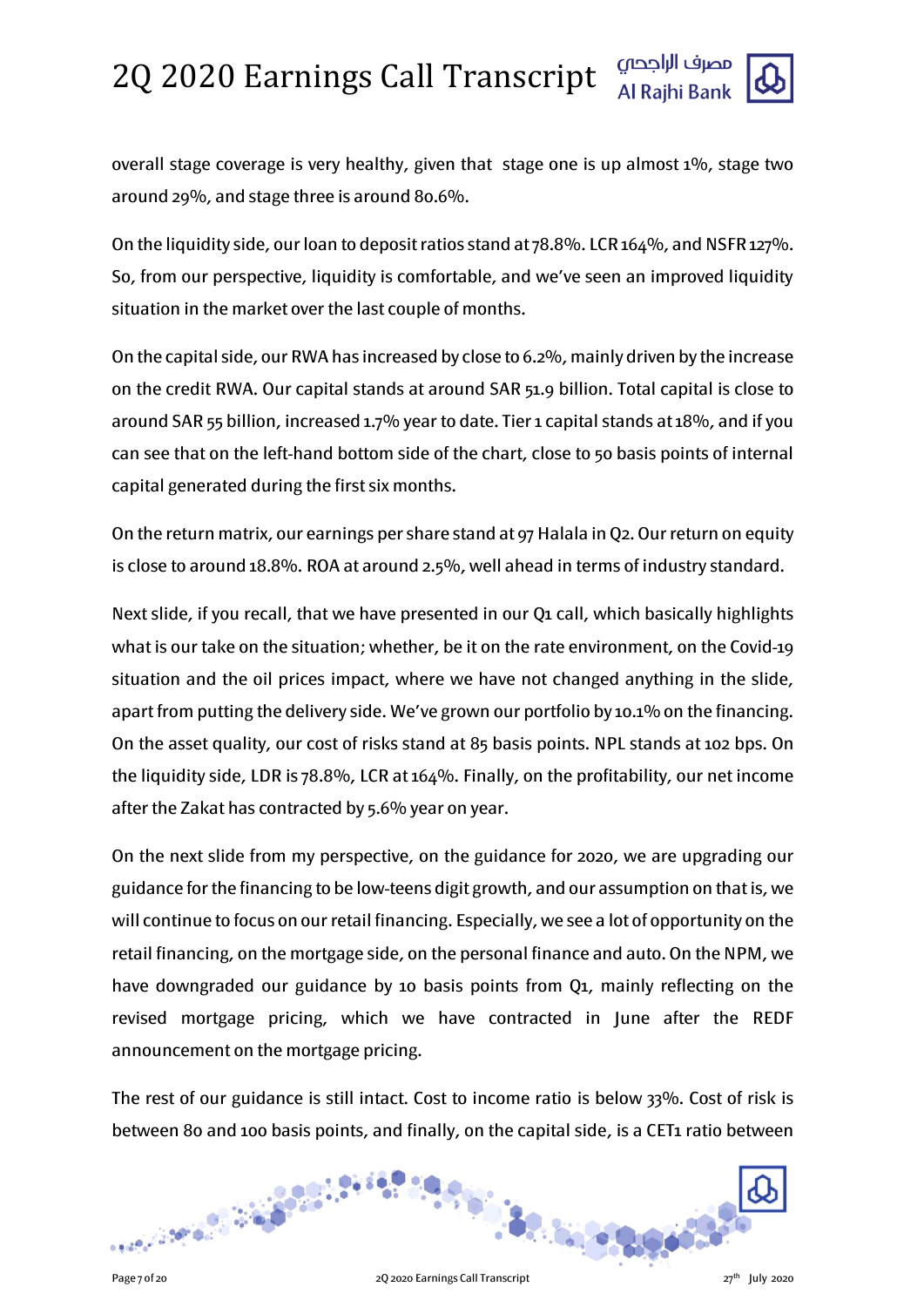

17% and 19%, and on ROE is 18% to 20%. So, thank you, guys, for listening. Waleed, back to you.

#### **Waleed Almogbel:**

Thank you, Abdulrahman. Just before we go to the questions, I would like just to give you one heads-up about the performance after June. As you have seen from our CFO that we have achieved a very good result in the second quarter and that because of the team and the management, they are focusing, and also we have relied a lot on our investment in the digital. If we look at the things after June, we are seeing a good performance and a good momentum, in terms of the business.

Retail is growing in the same run rate currently for the average of the year to date. Selected sectors in SME is picking up. Consumer spending, in terms of point of sale or card transactions, are back to average run rate for February and the reason why I'm mentioning February, because COVID-19 has started in Saudi in the middle of March, so we are seeing a good pick up where the business is back to the normal life.

Now, we would like to move to the Q&A, and I will leave it for you guys. If you have any questions, go ahead**.**

#### **Operator:**

Thank you. If you would like to ask a question, please press star, one on your telephone keypad now, or if you're listening to the call via the web browser, please click on the flag icon to ask your question. The first question today comes from Waleed Mohsin from Goldman Sachs. Please, go ahead.

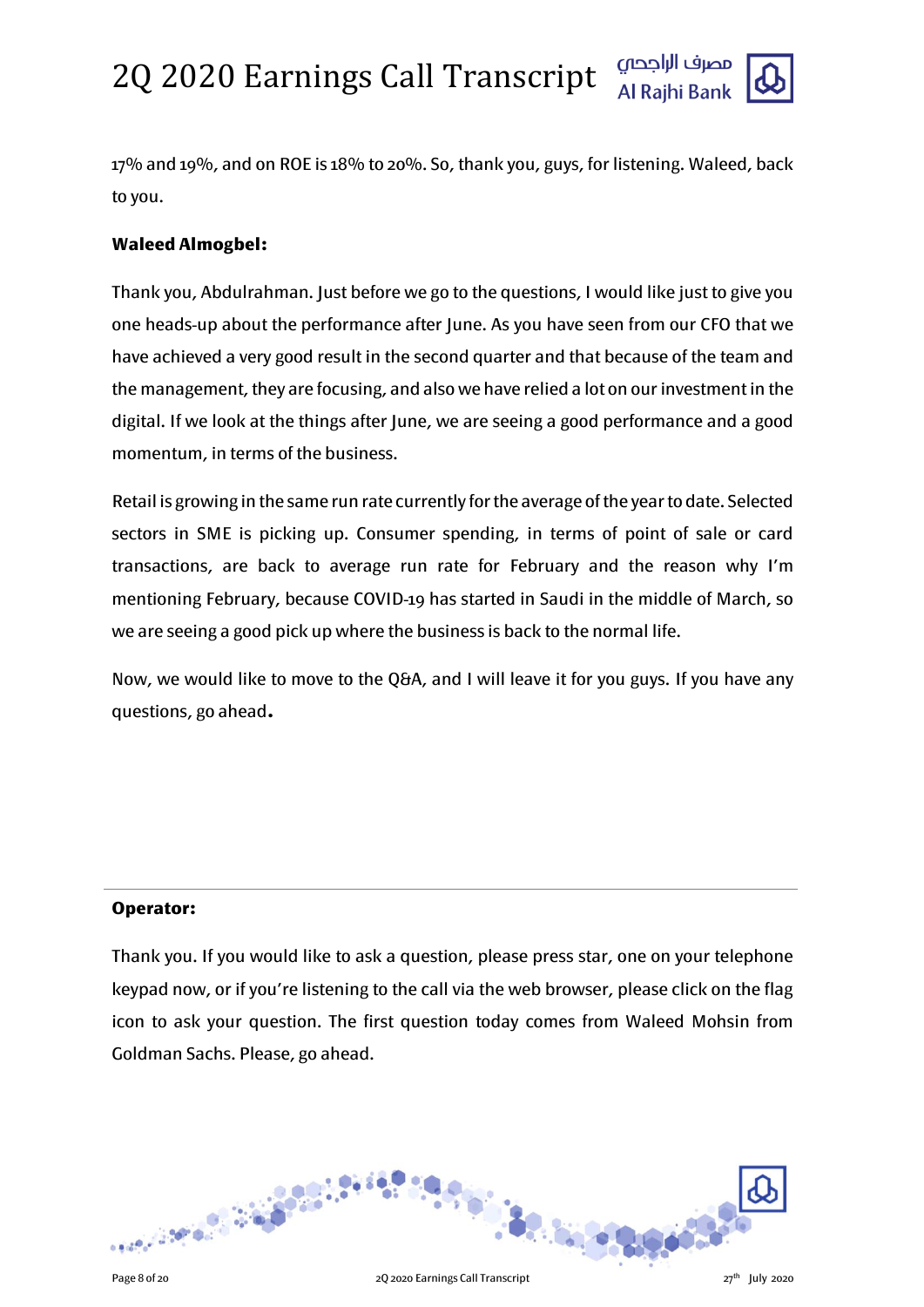**Waleed Mohsin**: Thank you for the presentation, and congratulations on a solid set of results. Three questions from my side. First of all, what is the quantum of mortgage and personal loan origination in July, versus the month of May and June? The reason why I ask this is that the changes in the Housing Support Programme came into effect, starting 1st June, and the VAT came into effect, starting 1st July. So, just wondering how the trends have changed in July, versus May and June, and we see that a large part of the growth in the retail portfolio is still driven by mortgages. That's my first question.

My second question is on the difference in the margin on the front book versus the back book on the mortgage side, and how much of the back book has reflected, one, the change When I talk about the back book, I'm talking about the overall loan book, not just the mortgage book. How much of the back book has reflected the year-to-date decline in interest rates? And my last question is on, we haven't really seen any announcements from banks regarding dividends so far. Just wanted to get some clarity, and any reasons for the delay so far? Thank you.

**Abdulrahman Al Fadda:** Thank you, Waleed, for the question. On your first question related on the quantum of the retail growth in July, honestly, we've seen a good pickup on the retail financing.

Also, I'd like to highlight, in terms of the VAT impact, and I think, as per the recent circular from the government, for the first-home buyer, if their house is below SAR 850,000, still, the government will subsidise their VAT amount, so whether it's at 5% or 15%. Now, what we have seen is, basically, a good growth in the mortgage in July. As Waleed mentioned, it is on the same run rate that is seen before the lockdown before May.

In terms of the second question related to the mortgage pricing, we have seen in June, after the REDF subsidies announcement late May, that mortgage origination rates have contracted close to anywhere between 50 and 75 basis points, depending on the tenor of the mortgage. In terms of the back book, I would like to highlight, 76% of our financing is retail. They are fixed-rate. Also auto and personal finance, are five years. Mortgage is

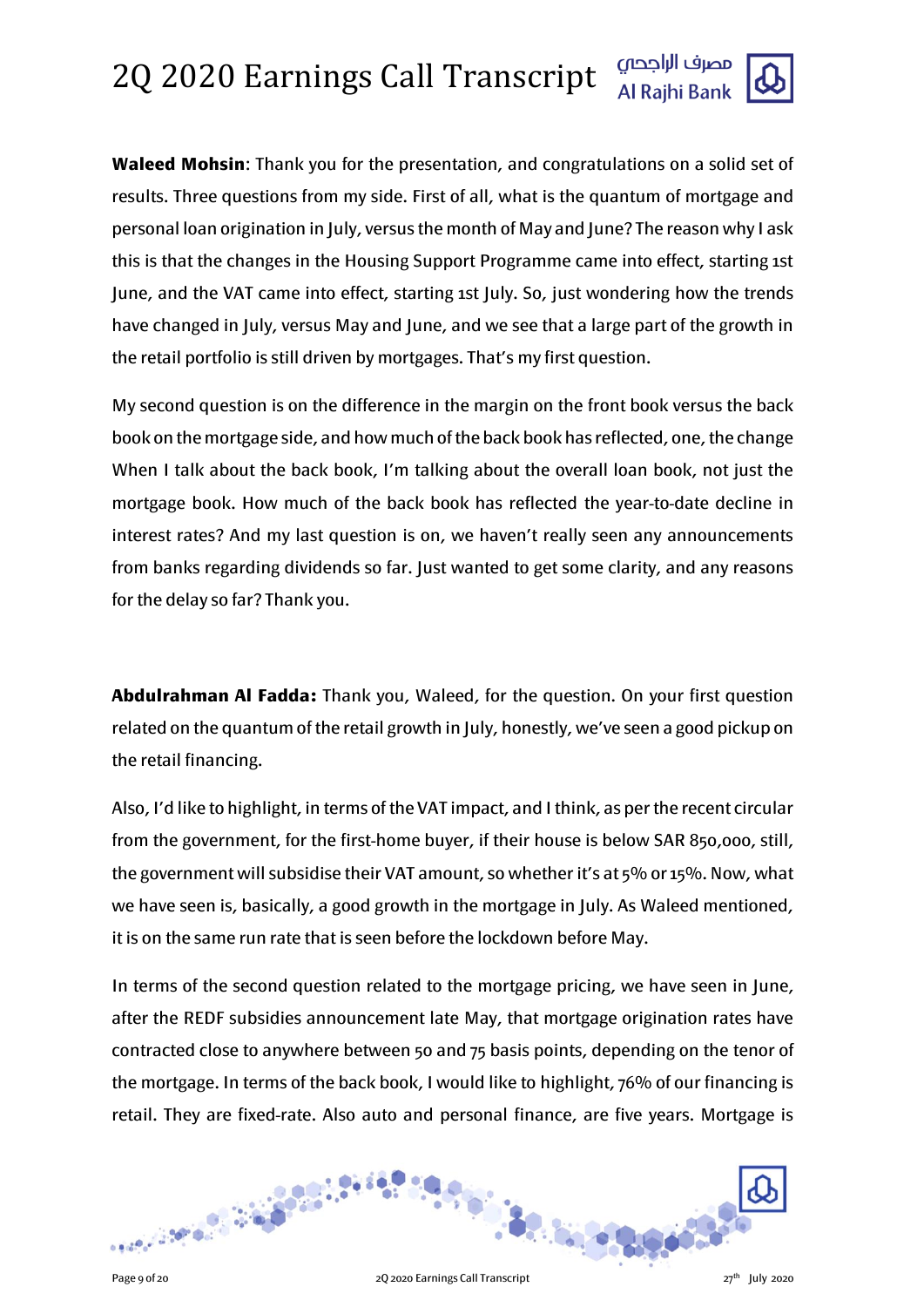

anywhere between 15 and 20 years. So, there hasn't been any impact on the back book pricing.

On the floating rate side, which is the corporate and treasury, you've seen the impact on our NPM, which is highlighted into slide 10, is around 42 basis points that we have seen in the first half. And the NPM guidance that we've provided for the full year is taken into consideration, the full impact of SAIBOR for the remaining of the year.

**Waleed Almogbel**: Waleed, in terms of your third question regarding the dividend, we believe, that Covid-19 and its impact is not over yet. As you may see, some countries remain in the peak of the pandemic and some other countries who entered wave two also. We strongly believe, banks locally and globally should reserve more capital and increase their capital adequacy ratio in the current situation. Therefore, we believe it is too early now to discuss dividends, and we will continue to assess our situation and performance until the year-end.

**Waleed Mohsin**: Got it. Thank you for that. Just a couple of follow-ups on that. So my question on dividends would be that the bank remains very well capitalised and extremely profitable. The decline in profitability was minimal, and if we look at Rajhi, it's one of the best capitalised banks across EM. So, in that regard, it just seems to be a very prudent decision to hold more capital for growth and to deal with the pandemic. Is this a fair takeaway on why no dividends for the first half?

**Waleed Almogbel**: Waleed, as I mentioned, two points here I would like to clarify. Still, the pandemic is not over yet, and the full impact of Covid hasn't been realised yet. Second, our capital position will allow us to take advantage of the growth opportunity, now we are having, especially, as Abdulrahman mentioned, that the mortgage now we are growing almost more than 80%. Our retail book is growing more than 20%. So, we need this capital, plus the impact of Covid is not realised yet.

**Waleed Mohsin**: Thank you much. That's very helpful, thank you.

**Coordinator**: Our next question on the line comes from Hootan Yazhari from Bank of America. Please, go ahead.

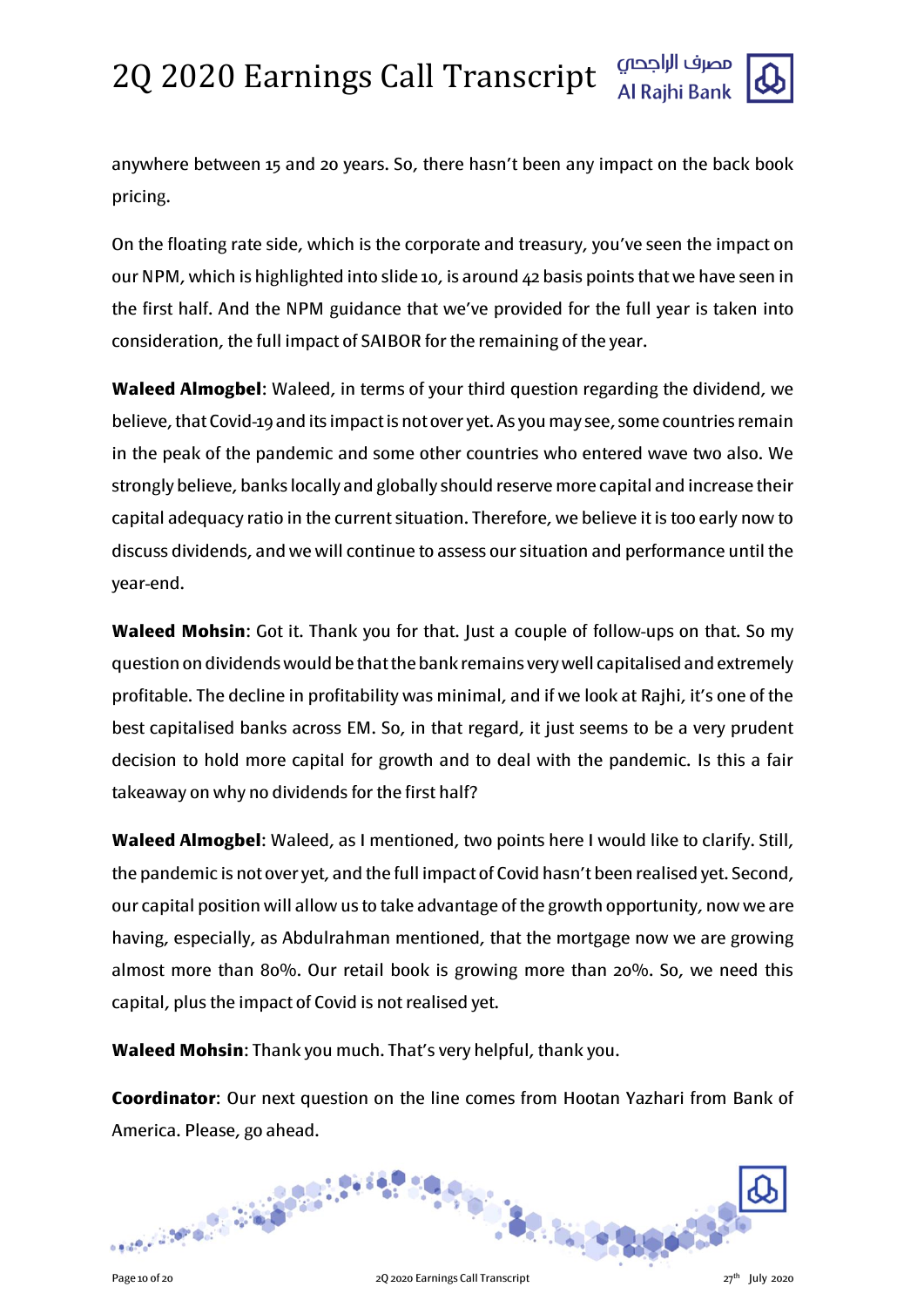**Hootan Yazhari**: Hi there, gentlemen. Thank you so much for the call. Can we maybe get a confirmation of what growth rates you are now using through your ECL models? Is the growth rate from the IMF what you're now running through your ECL models? My second question is regarding some of the management actions that you took in order to offset the decline in NPMs. Do you feel that there's still more to be gained by management actions, or do you feel that you have exhausted what could be done, and that we shouldn't be expecting any further positive impacts for the balance of the year?

And then the last question I have is just a confirmation on what you were saying, with regards to dividends. Is it fair to say that you will refrain from announcing a first-half dividend, but if the situation resolves and we see impact of Covid subsiding by year-end that you would then announce a full-year dividend, which would also take into account the first-half dividend that you haven't yet announced? Or are you completely foregoing the first-half dividend? Thank you.

**Waleed Almogbel**: I will take the last one, then I will leave the first two to Abdulrahman. Again, I have to emphasise that the pandemic impact is not realised fully yet. We are assessing every month, the situation. The option that you've mentioned is on the table for the management to recommend to the board. Approving the dividend is a board decision. Our job as management is to assess all possible options.

**Abdulrahman Al Fadda**: Now, coming back to your question on the ECL model, basically, we have taken several factors within our ECL model. One is the GDP growth. Second is the unemployment rate. Third is oil prices, and some other quantifiable measurements that we are taking.

So, you've highlighted about the IMF forecast. I believe, yes, it is the one that we've been using in devising our ECL model, which we have changed in Q2.

Related to the second question is, in terms of the management actions, what has been done so far? Again, you've seen, on our NPM table, we've managed to deliver 24 basis points higher for the NPM improvement due to the management action, which has been mainly. If you see, one of the things, we've grown our investment book by close SAR 6

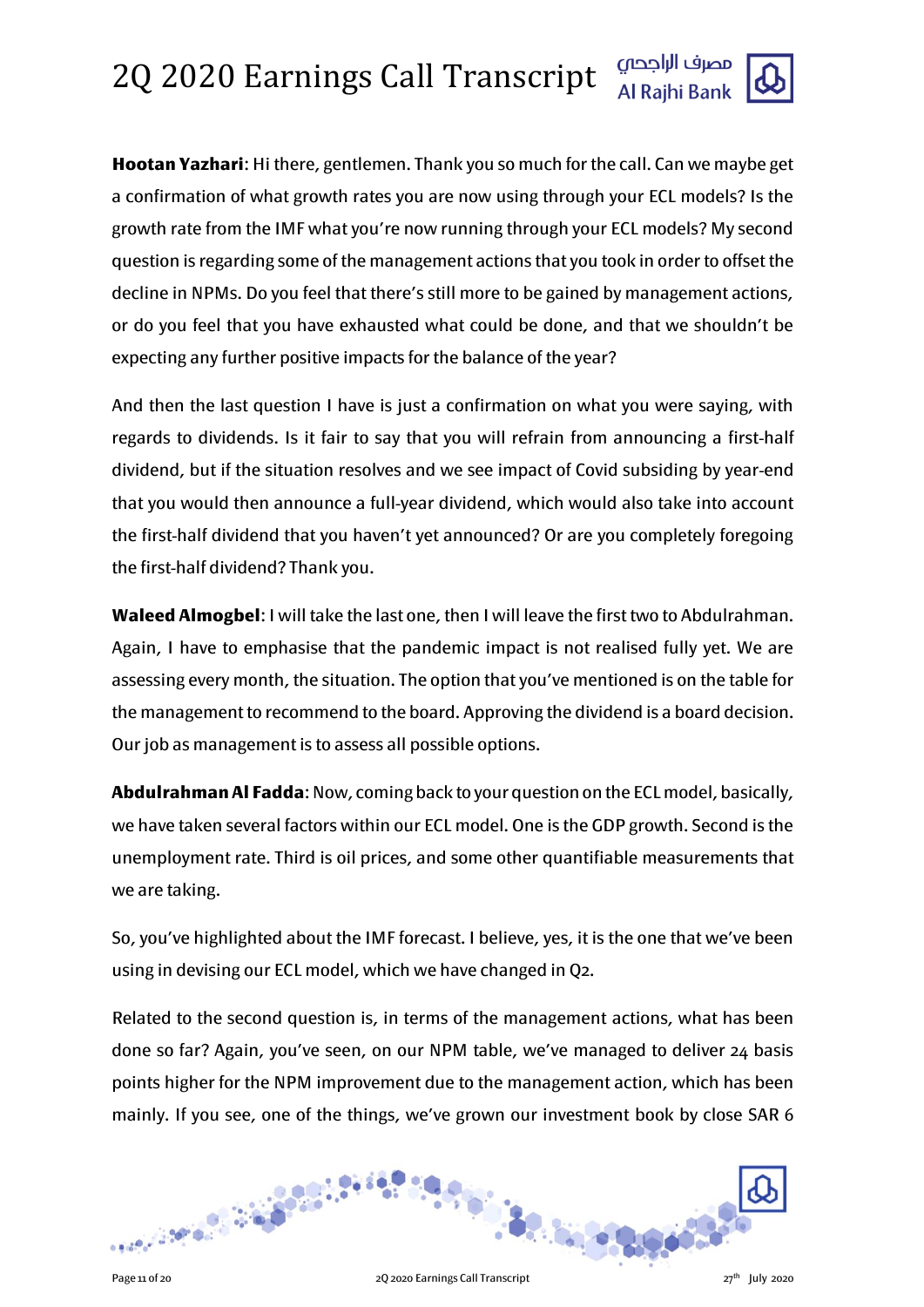

billion. We're reducing our Interbank, so it's almost the same risk, but maybe duration and probably liquidity is much better.

Also, we've seen a growth in the mortgage versus other retail lending, and also, we've seen other growth retail versus corporate, so that's contributed to the management action that we have taken in consideration in the first half. In the NPM guidance for 2020, all of that has been taken into consideration to provide the guidance that we're providing on the NPM. I would like to highlight, in terms of the SAIBOR, in the full-year 2019, average SAIBOR is around 263 basis points.

For our forecasts, for average SAIBOR for the full year is around 108 basis points, so close to 155 basis points. That, by any chance, will impact, but nevertheless, we are focused to improve the shareholder value, in terms of the delivery that we are planning to do the shareholder. Thanks.

**Coordinator**: Our next question comes from Naresh Bilandani from J.P. Morgan. Please, go ahead.

**Naresh Bilandani**: Yes, hi. Thank you very much for the presentation. It's Naresh Bilandani from J.P. Morgan. Just three questions, please. First one, sorry to come back again on the mortgages. You kindly provided a guidance that you've seen the traits on the portfolio decline by approximately 50 to 75 basis points. I was wondering if you could also, please, clarify, what is the median rate right now for mortgages in your portfolio, compared to, say, for example, if I remember the number from Q1, you were running at a rate of close to around, just shy of, 7%.

So, compared to that drop, is that the right benchmark to start with and think that the rates have dropped by 50 to 75 basis points? My understanding from having spoken to the market participants is that the decline is actually slightly higher, so if you can, please, just confirm a starting point on the rates, that would be super-helpful.

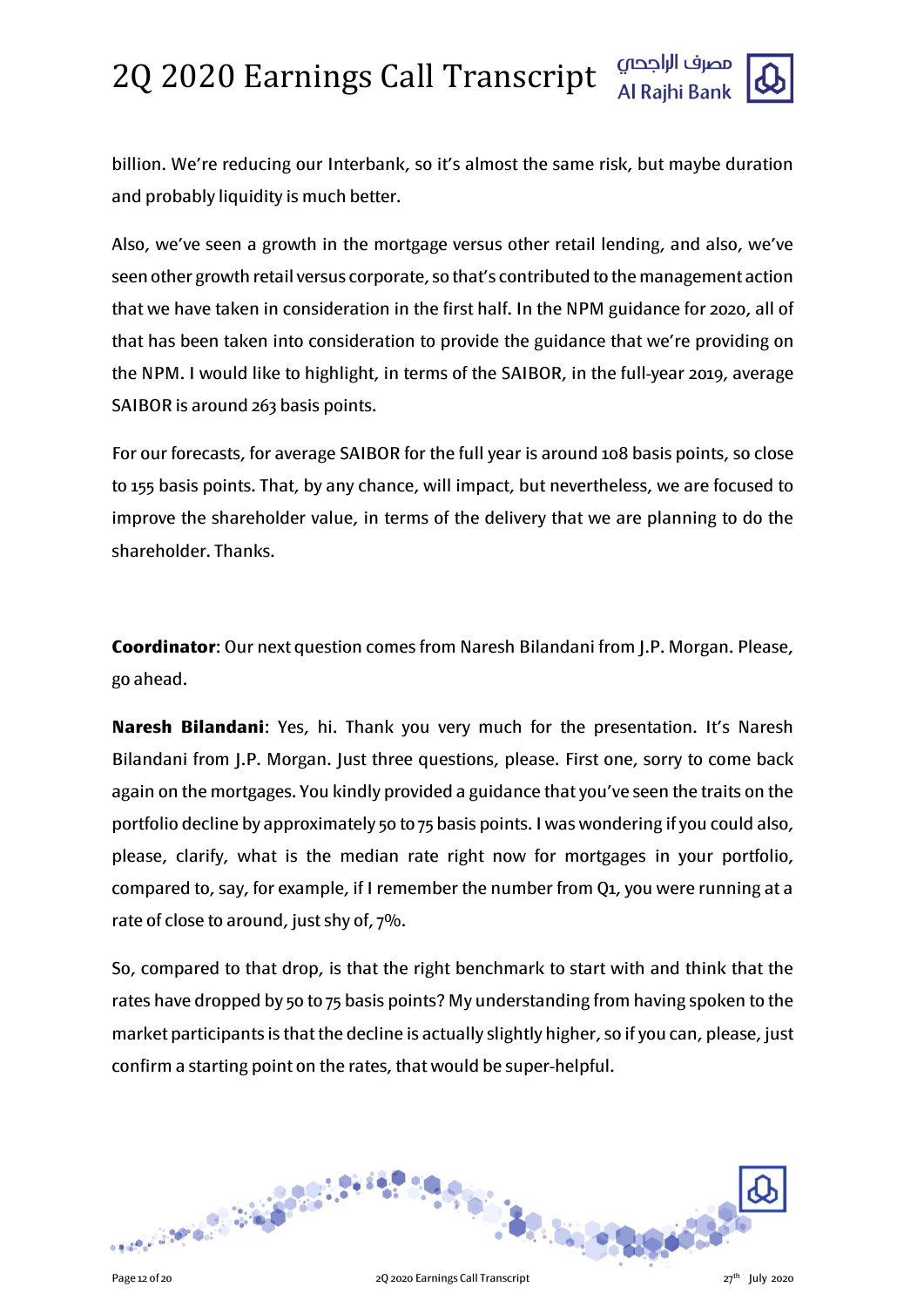

The second is, just keen to understand how much of your loan portfolio was eventually subject to deferrals, and if you have recorded further modification losses and the technical gains on the deposit injections in June. We had a SAR 50 billion of an injection in early June. In your balance sheet, is that booked in due to banks? And if you can, please, confirm if you have recorded gains again in your NII from that injection, that would be extremely helpful.

And, third, my final question is one the fee incomes. Now, you've highlighted in slide number 12 that the fee incomes' growth was supported by payments and digital channels. Now, my understanding is that a lot of these fees were exempted by SAMA under the Covid support measures, so if you can, please, throw some more light on what was the underlying driver of the strength in the fees, because that's a bit unclear, so that would be very helpful. Thank you.

**Abdulrahman Al Fadda**: Thank you, Naresh. That's a very long list of questions, but I will address them one by one. Now, in terms of the mortgage, as I've mentioned, that we've seen the mortgage rate decline, close to 50 to 75 basis points. Basically, that's outstanding on the balance sheet. We're taking advantage in June. Some of, I would say, the old mortgages that will be coming to be financed and a portion of that, especially on the selfconstruction, are kicking off in June as well.

So, on average, from our book perspective, it's around 50 to 75 basis point contraction on the mortgage rate in the month of June, but usually, our pricing is anywhere between six and a quarter to seven and a quarter previously, so that's whatever the contraction that we've seen. That's number one. On the second question there are two parts. One is on the deferral. We've deferred close to around SAR 4.4 billion for close to 175,000 customers between retail, SME and Corporate. That represents close to 1.6% of our net financing book.

In terms of the second part of your second question as well, is on the SAMA deposit, we have taken close to around SAR 5.2 billion worth of a deposit, which has been disclosed in

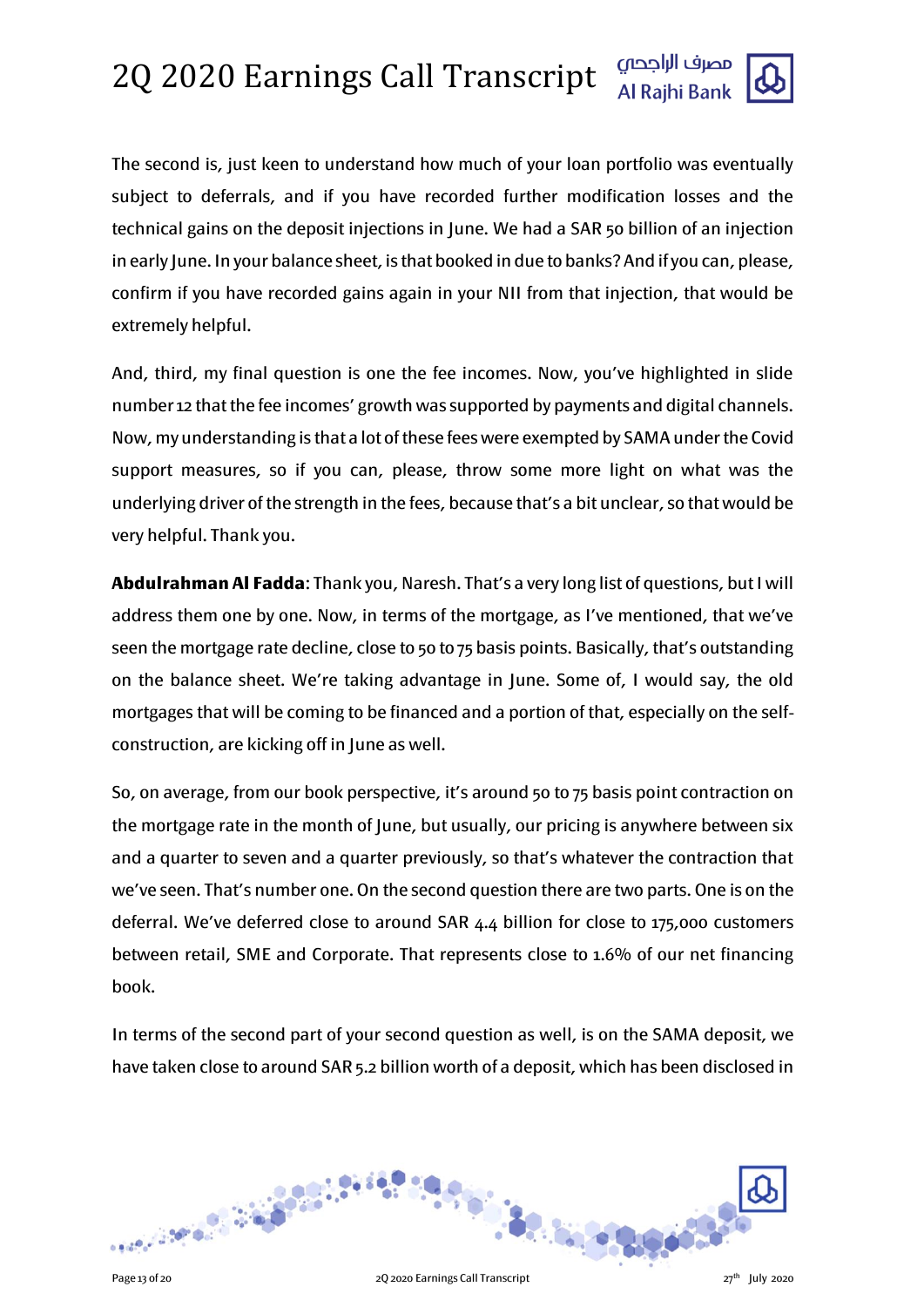

our financials as due from bank at a zero rate for one year, and we have not taken any gain due to that NPV amount.

The final question is on the non-yield income. I think, on a sequential basis, yes, we've seen a drop in our payment and digital fees Q2 versus Q1, but overall if you recall, our Q1 numbers were very healthy.

If I would like to clarify, Q1 was on the fee from banking service, around SAR 618 million versus SAR 529 million in Q2. In addition, we've seen a better improvement from our subsidiary, Rajhi Capital on the brokerage, a good volume that we've seen in Q2. Thank you.

**Naresh Bilandani**: Thank you. This is quite clear. Thanks a lot.

**Coordinator**: Our next question comes from Shabbir Malik from EFG Hermes. Please, go ahead.

**Shabbir Malik**: Hi, thank you very much for this call. Two questions from my side. I notice that Rajhi's deposit growth in the second quarter has been quite good. I just wanted to understand what drove this growth, and does this SAMA stimulus actually feed into this growth for the bank, or as you mentioned, all of it is reflected in other liabilities? And my second question is on credit quality. There was no noticeable change in your stage two and stage three level. Would you attribute this relatively stable credit quality to the SAMA stimulus programme?

**Abdulrahman Al Fadda**: Shabbir, I will address the first question, and I think, from a retail franchise, we have been leveraging a lot from our network and our expansion into the digital side. We've been opening a lot of current accounts or a new account with a digital channel. Majority are coming from our digital channel. And just to clarify, all the SAMA deposits that have been coming are not booked as a part of our current account. In fact, they're booked as inter-bank borrowing rather than a current account. In terms of the second question, I will leave the mic to our chief risk officer, Abdulaziz Resais.

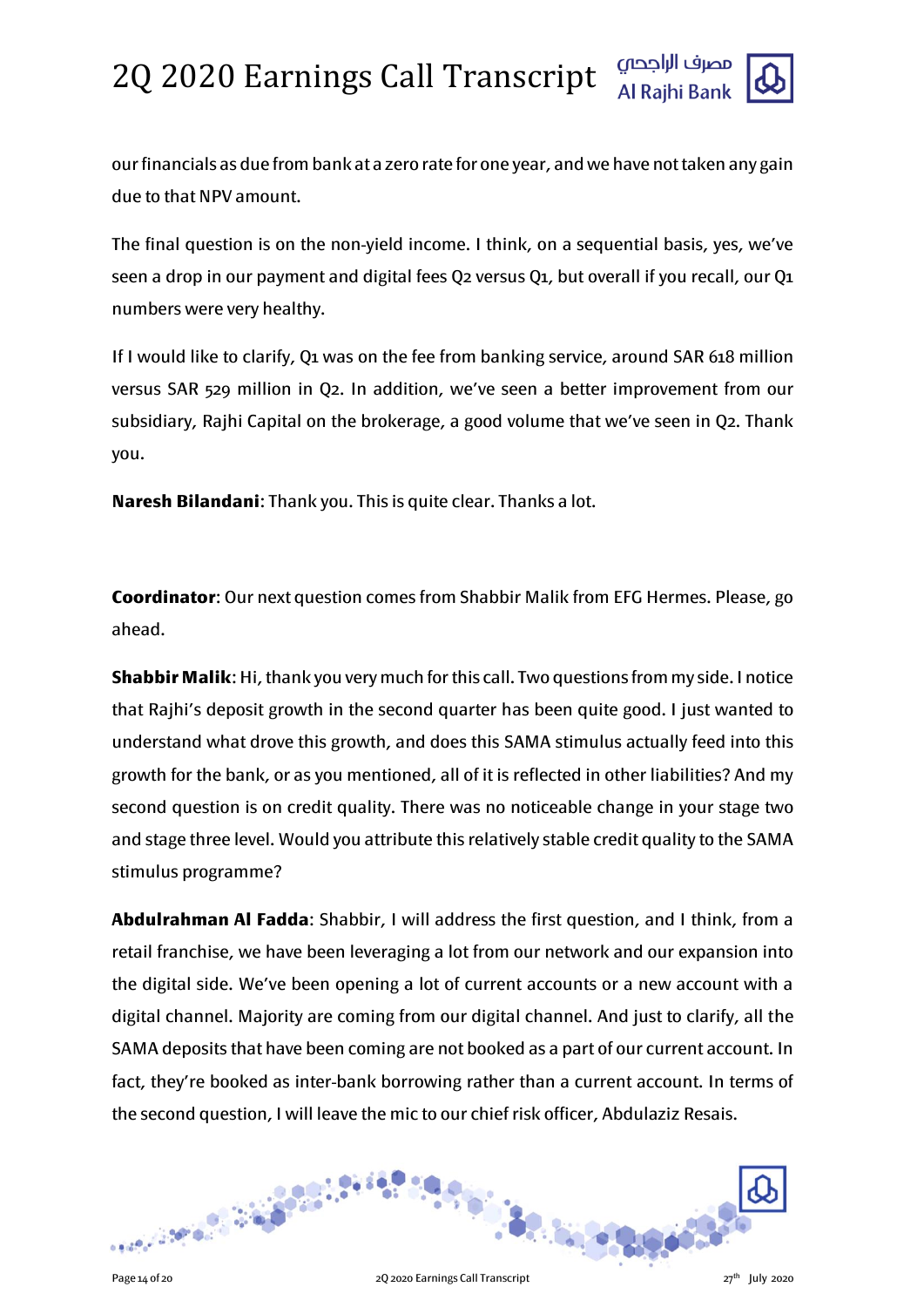**Abdulaziz Al Resais**: Hi, good evening. Regarding your second question about the migrations in stage two and stage three, if I reiterate the point raised by my colleague Abdulrahman around our core portfolios, our core portfolio, which is the retail government employee salary assigned is quite stable, so we're not seeing significant stage migration on that. That represents roughly 76% of total financing. If I look at the areas

Those accounts that we've identified as having stress or requiring additional focus from a credit perspective, we actually take them into that consideration when we stage them, stage two or stage three, irrespective of the deferral programme that is being carried out by SAMA.

We haven't seen any major deterioration that requires additional provisions or staging on top of what you've already done during the first quarter or second quarter. And just to be clear, we're not linking any type of deferral or stimulus programme that supports payments without assessment of the staging needs of the customer.

We keep talking to our customers frequently. We assess their payment capacity, and we make judgements if there is a significant deterioration in credit quality to stage those customers, irrespective of the deferrals of their payments. I hope that answers the question.

**Shabbir Malik**: Thanks a lot for that.

impacted within corporate and SME sectors.

**Coordinator**: Our next question comes from Sharat Dua from Fierra Capital. Please, go ahead.

**Sharat Dua**: Hi, good afternoon. I just wanted to understand a bit more about the recoveries. You've mentioned that they are 30%, I think. I don't know about the number in absolute terms, but I'm looking just to understand, in this environment, given all that's going on, how are you aggressively growing recoveries? Is it actually just realising value

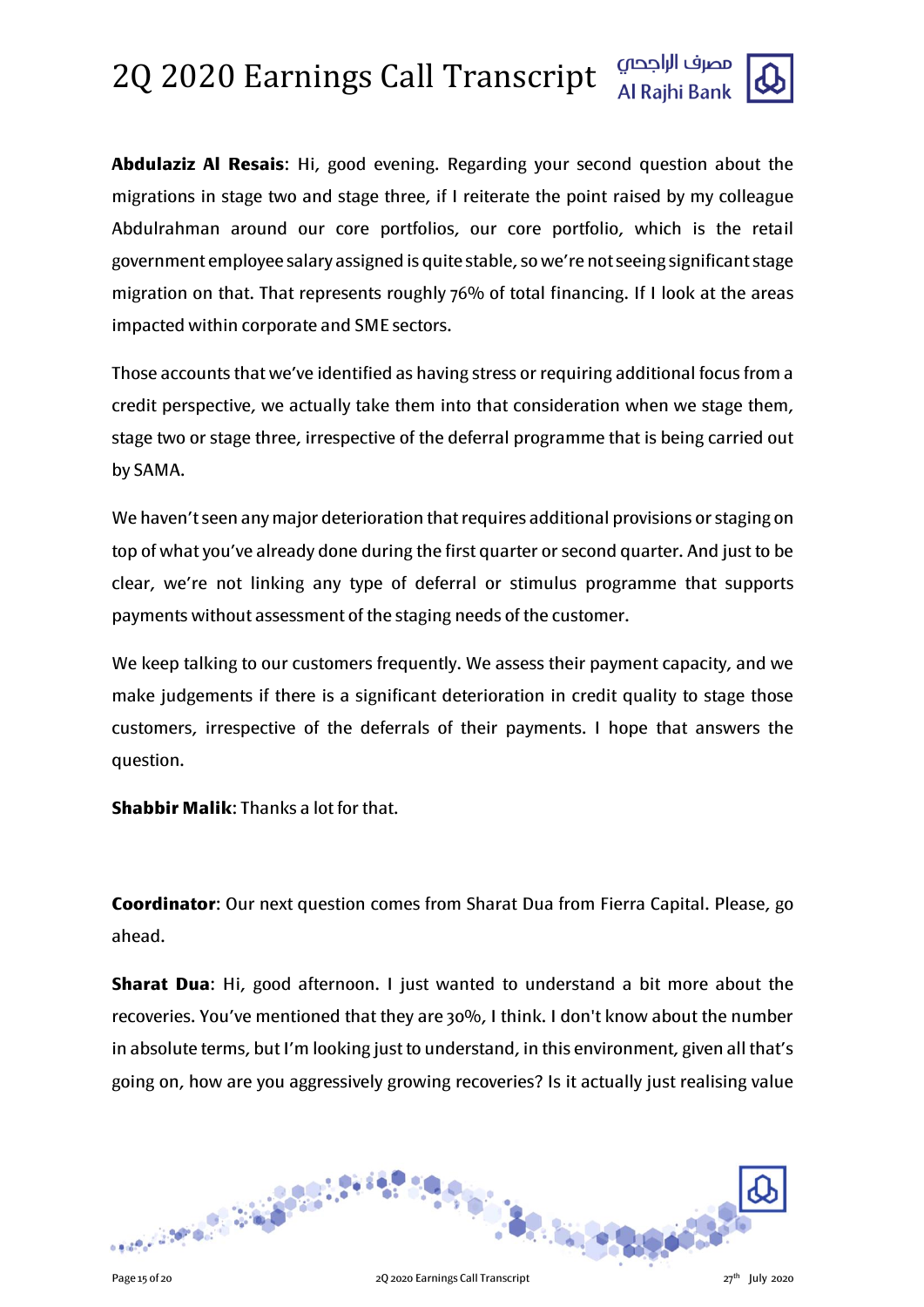

on previous collateral? Just talk me through what the actual mechanism is of being successful in recoveries in this environment, please.

**Abdulaziz Al Resais**: Yes, so, three elements drove our ability to improve recovery during the half. One is, we've created additional focus around realisation of collaterals where we've improved our ability to realise these collaterals from multiple channels. And in most cases, securing the cooperation of the customers to do so.

So, we're trying to avoid going through the legal routes as much as possible. That creates that benefit.

The second element is around increasing or improving the capacity and the capability of the recovery team where we are able to offer multiple options to the customer to enhance the recovery and provide solution on resolution of the debt, as opposed to a simple legal process.

The third element is investing in technology and analytics where we are able to leverage data analytics, and some allocation of retail recovery trends so that we are able to target our efforts and focus our efforts into the areas of recovery that give us the better recovery options. So, it's a combination of a change of approach, collaborative with our customers, improvement in our ability to realise physical collaterals, as well as leveraging digital and machine learning.

**Abdulrahman Alfadda**: And just to answer, in terms of the exact number, our recovery for 2020 first half, is SAR 581 versus SAR 456 million, an increased recovery of SAR 125 million. That's close to 27%.

**Sharat Dua**: Okay, thank you. And the improvement in the processes that you've talked about, those sound to be long-lasting. They're not one-offs for this quarter. They are changes in the way that you do things, which you'll continue to see benefit from, you'd expect?

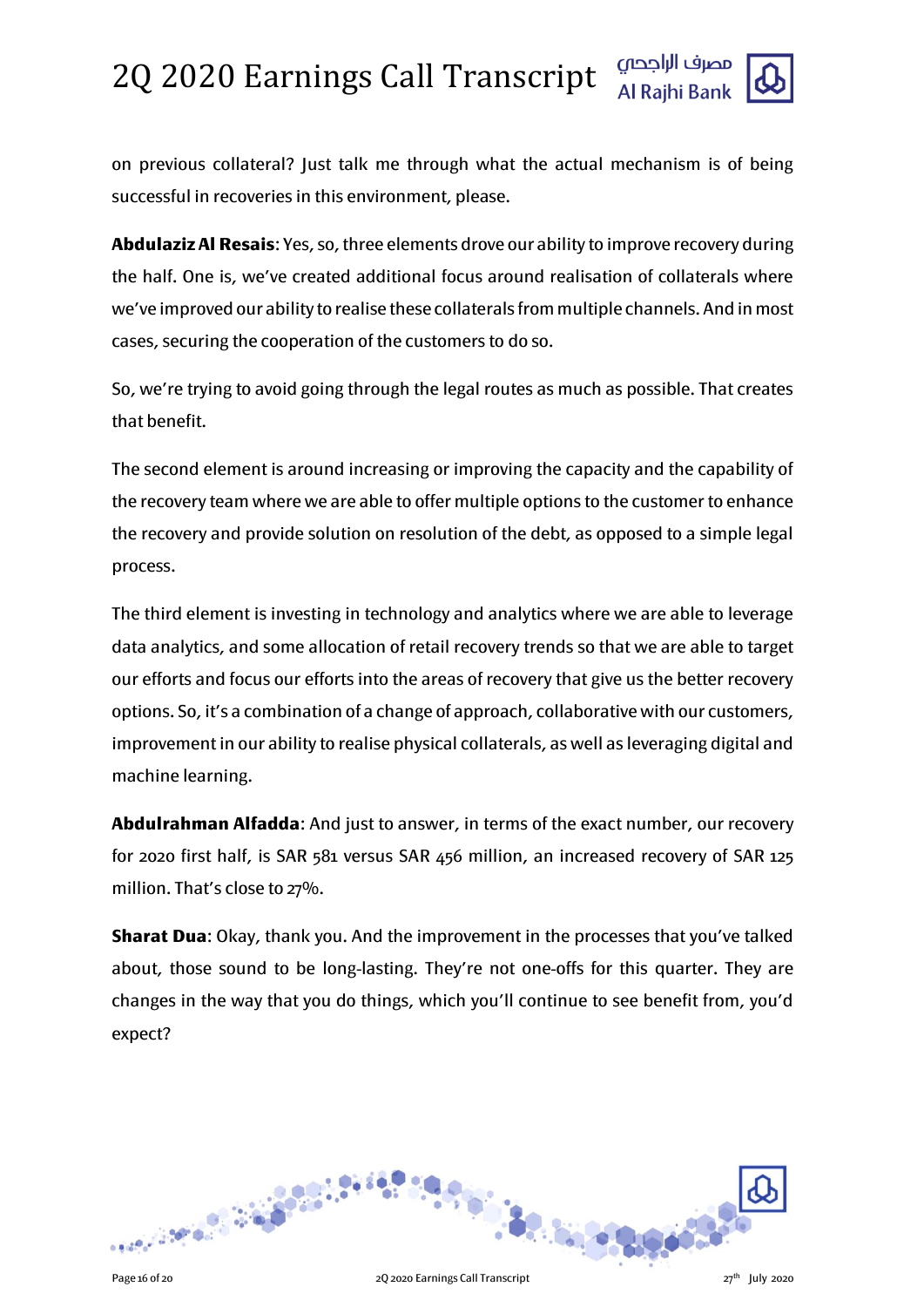

**Abdulaziz Al Resais**: Yes. So, some elements, yes, but as we work through the backlog of NPLs and as we improve our underwriting process, new NPL flows are lower, so overall, you should be seeing a trend where the NPL rate improves and the collection ability improves, versus recovery.

**Sharat Dua**: Okay, thank you.

**Coordinator**: Our next question comes Saul Rans from Morgan Stanley. Please, go ahead.

**Saul Rans**: Yes, good afternoon. Most of my questions were answered. Just one question. Obviously, your mortgage business continues to do very well. Are you not seeing any negative effects in the change that was made regarding REDF down payment loans, or is that something where it would only impact the market with a time delay because of the need for processing of applications and so on?

**Waleed Almogbel**: As I mentioned in the end of the presentation, according to July numbers and June numbers also, because the effect of REDF change, starting from 1st June, we haven't seen that much of change, in terms of mortgage for the REDF.

**Saul Rans**: Yes. I just mean, is the change that was made, something that would only normally impact loan demand for new mortgage loans with a significant time delay, or is it something that you would think, normally, would show through quite quickly in the demand that you see from new loans? I don't know how quickly it would feed through to what you see.

**Abdulrahman Alfadda**: No, we haven't seen that at all. In fact, we've been growing very healthy pipeline in the mortgage, and we haven't seen that. We have been discussing with our retail team and branch network. we have been on a daily contact with our customers, and we have not seen that so far.

**Saul Rans**: Okay. Thanks very much.

**Coordinator**: Our next question comes from Farid Aliani at NCB Capital. Please, go ahead.

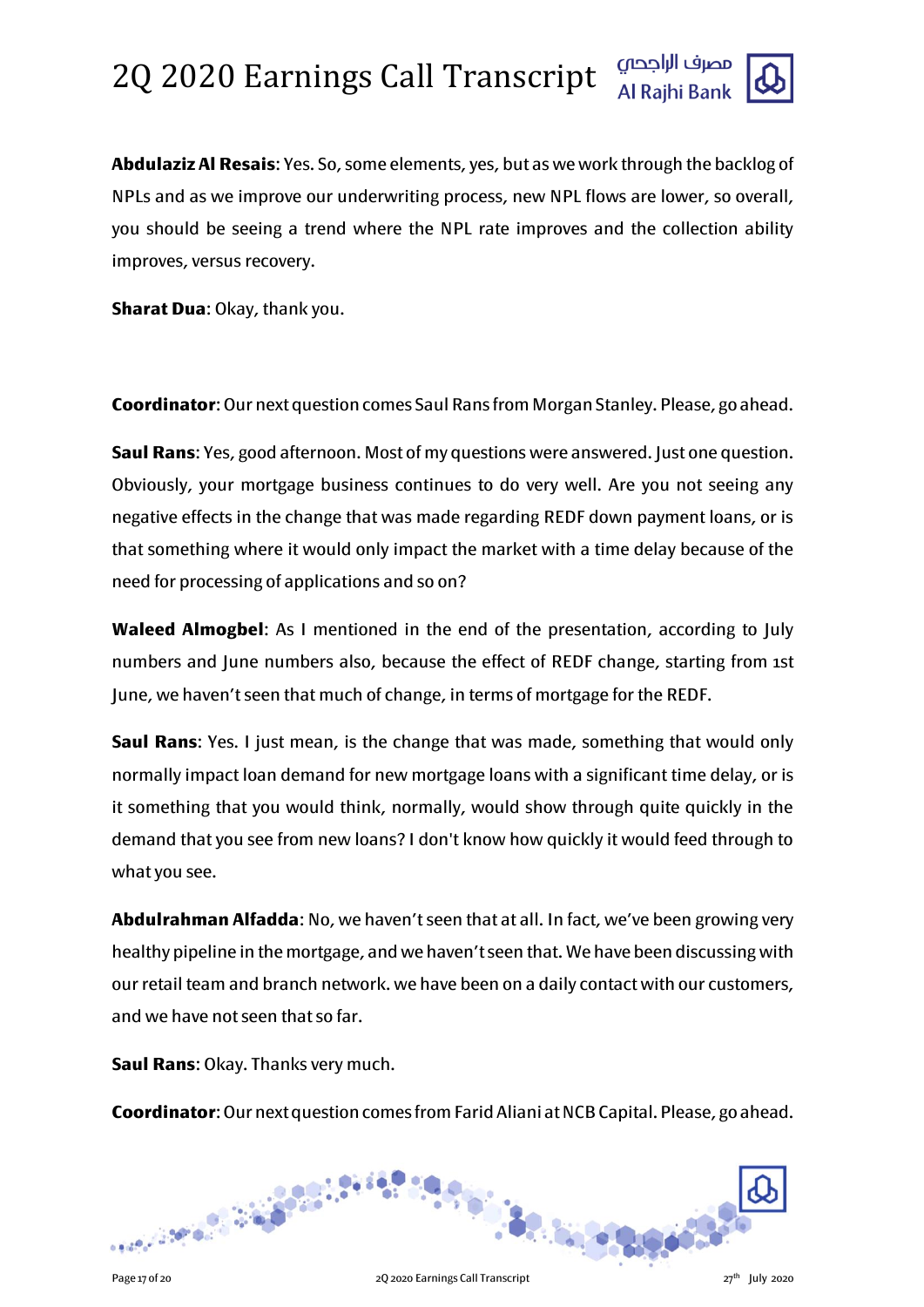**Farid Aliani**: Hello, gentlemen. Thank you very much for the call. I had a question around the NPM. If you could clarify as to, in terms of cost of funds, we are seeing about 20% quarter-on-quarter decline in the cost of fund, so if you could clarify on the drivers of that as to how much of it would be because of free SAMA deposit and how much of it would be because of the benchmark date declining. We've also seen significantly higher levels of decline in the cost of funds in the other banks as well, so some colour on this will be helpful.

And, secondly, in terms of asset yield, on a quarter-on-quarter basis, there's about 4% decline in the growth interest income. So, how much of it would you say, in terms of asset yield, is the impact of the deferral programme, and how much of it is a sustainable kind of asset yield pressure that you will keep seeing in the upcoming quarters? So, we understand this guidance in terms of NPM, but if we could this colour, in terms of asset yields and the cost of funds. Thank you very much.

**Abdulrahman Alfadda**: Sure. Thank you for the question, and I think that our current account represents close to 96% of our total customer deposit. And in a rising interest rate environment, it's basically a competitive advantage for us because we will not see a higher cost of fund. But unfortunately, given the declining interest rate environment, you don't see that much, I would say, improvement that much, compared to the industry where they don't have that close to 96%. In Q1, our cost of fund was 18 basis points. In Q2, it was 14 basis points. So, I think, only four basis point improvement.

And it's a blended rate between the free deposit from SAMA, as well as the growth in CA, and you can see that year to date, we've grown our current account by SAR 29 billion. and Q on Q we've grown our current account by close to by around 24 billion.In a rising interest rate environment, we will see the competitive advantage in Al Rajhi.

Now, in terms of your question related to the asset yield decline, definitely, the SAIBOR has an impact. We have seen the the drop in SAIBOR Q2 versus Q1 was close to around 70 basis points. Q1, the average SAIBOR was 187 basis points. Q2 was 113 basis points.

So, that's impacting, basically, the floating rate side of our financing book. Thank you.

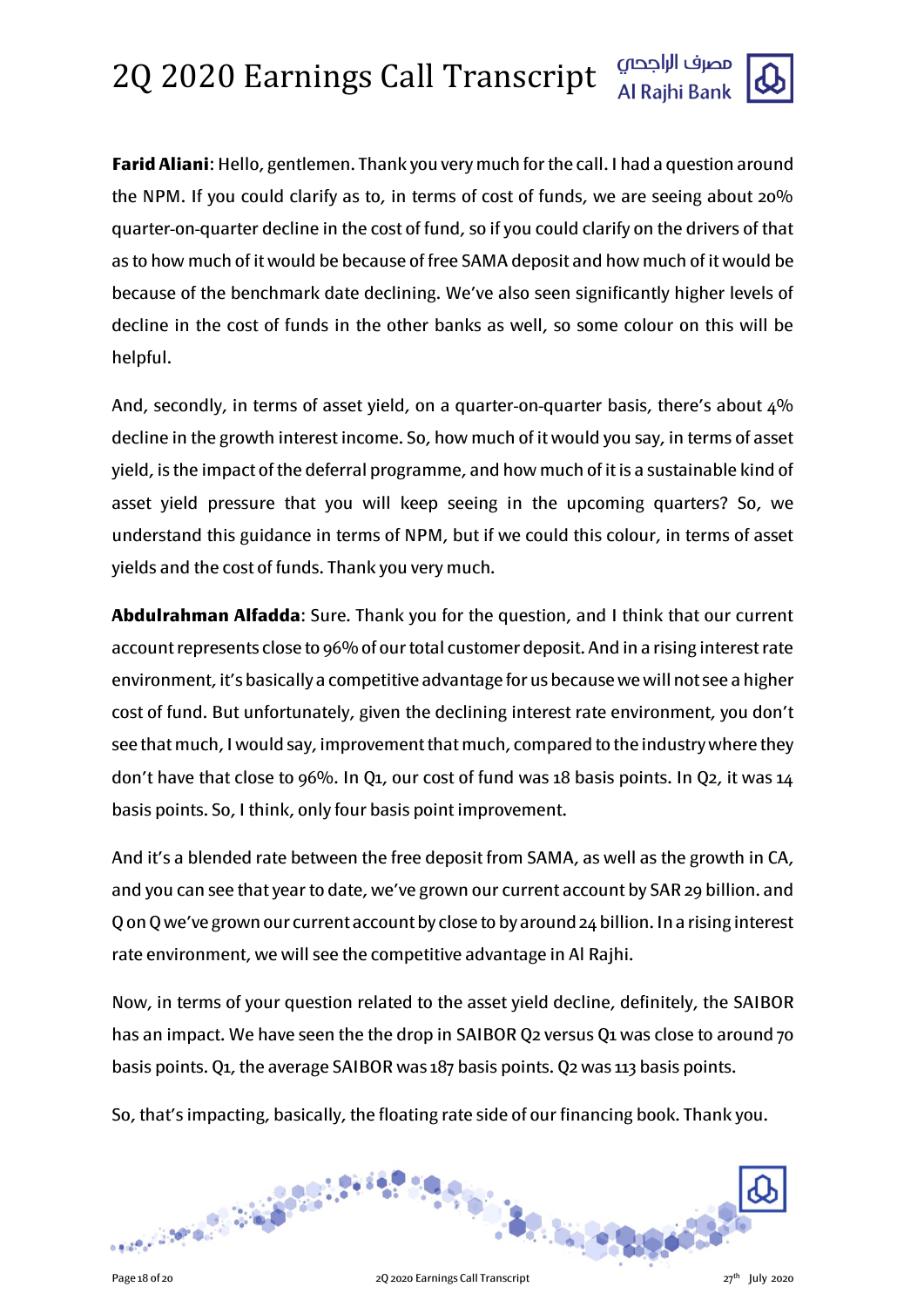

**Farid Aliani**: Understood, thank you.

**Coordinator**: Our next question comes from Nauman Khan from NCB Capital. Please, go ahead.

**Nauman Khan**: Thank you. I think, the majority of my questions have been answered. Just a few questions on fee and commission income. As you said, that a majority, some of the fee and commission income was deferred under SAMA support programme, but I think, the same thing has not been flowing the numbers. If you'll see, the other income has been, actually, very robust. During the quarter, for example, it's up year on year by 5%, and it's going down only by 2%. So, how is the support programme being accounted for in these numbers, or is there any other factor, which is causing the fee income to grow?

**Abdulrahman Alfadda**: So, first of all, it's a fee waiver i.e. we don't charge the customer using our digital channels. So, for example, if he transfers, if he even books a financing, for the financing origination, we don't charge any processing fees. So, basically, it's an income that's supposed to be coming but we don't account for it. However, there are some other elements, which we've seen a good growth, which is mainly on the point of sales, ecommerce and the marketplace.

If you recall, one of the key focus areas for 2020, which has been highlighted to you guys consistently over the last few months is, payment and digital is one of the key focus areas. Now, we've seen a good growth, for example a customer, although they're not going around during the lockdown and the curfew, but still, we've seen a good growth in our ecommerce and a marketplace.

**Nauman Khan**: Okay, and the other thing, again, is, I know, previously, people have asked about the drop in the yield in the earning assets, but our assumption, again, was more in line with the fact that Al Rajhi cost of yield on the earning assets is actually more sticky, given it skewed with the retail book. The retail book doesn't regularly reprice as frequently as the corporate book does. So, is there any other element that is causing the